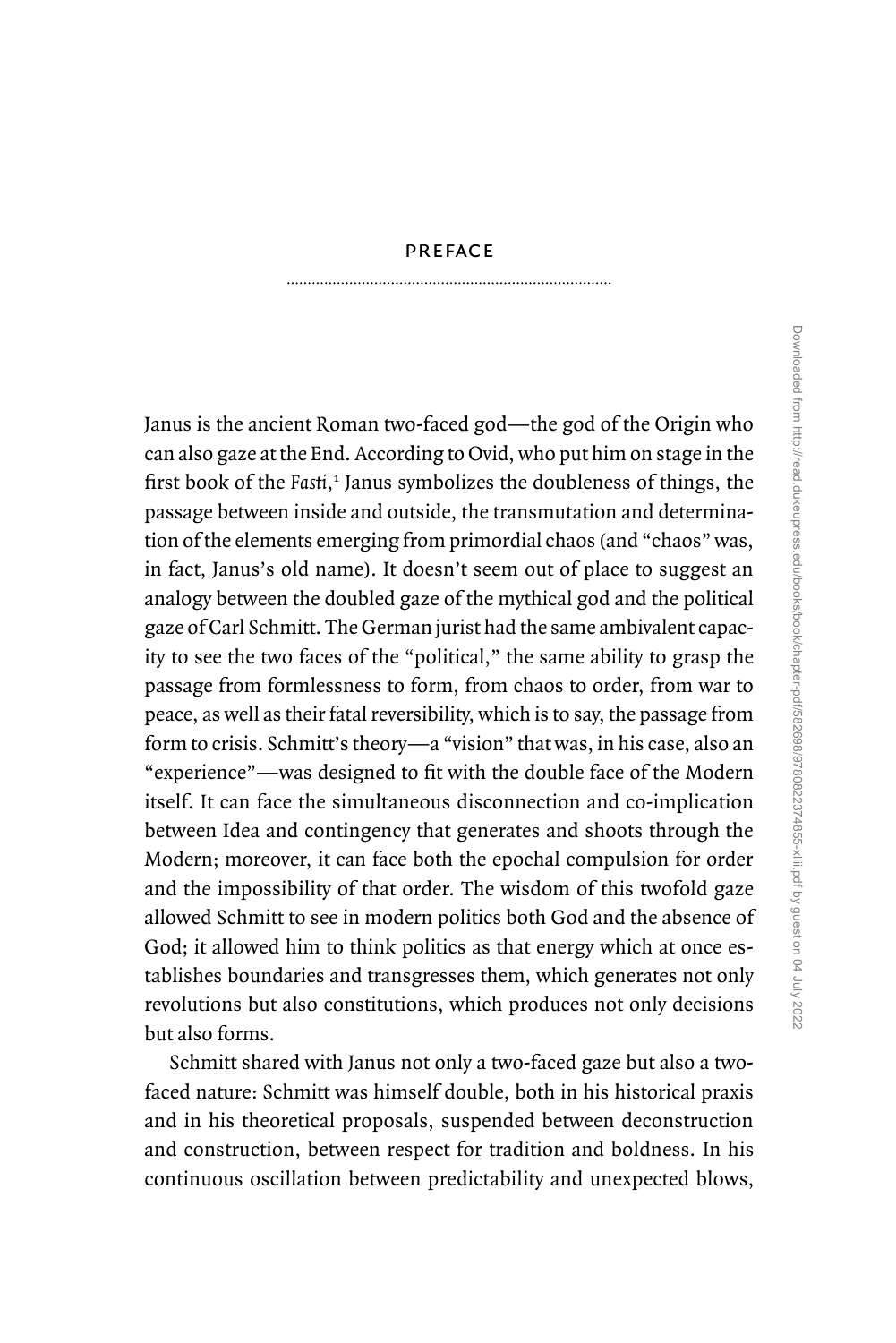between banality and sudden strokes of genius, between genealogy and ideology, between system and aphorism, between science and literature, Schmitt is an obligatory rite of passage for anyone who wants to think politics radically.

The bibliography on Schmitt is by now extensive and diverse, ranging from jurisprudence to political theory, from philosophy to the history of ideas. The numerous editions, translations, and collections of his works, the publication of his letters and the existence of specialized journals devoted to him, the many conferences, monographs, and essays that incessantly reinterpret his thought, the polemics that continually arise around his controversial intellectual and political activities, the formation, if not of "schools," then certainly of hermeneutic currents all of this demonstrates that Schmitt has today become a classic of political thought (perhaps one of the last). His thought has taken effect in very different modes of reflection on politics, inside of Europe as well as outside of it, leaving a confrontation with his thought inevitable. Albeit with understandable delay, powerful academic apparatuses are now at work on his thought, producing good results with regularity and effectiveness.

All of this increased attention, though, does not mean that there is consensus on the key that can unlock Schmitt's intellectual work. Even in countries where the attention is more recent (such as the Anglo- Saxon academy, especially in the United States, and the Spanish-speaking world), Schmitt is seen both as a brilliant deconstructionist and as the disquieting father of all conservatives. His thought is valued for its critical edge, but it's also seen as reactionary and propagandistic ideology. It's possible to write about Schmitt in order to reject him as the inventor of "homicidal ideas" (not only during his Nazi phase, but also earlier), but also in order to delegitimize any nonliberal thought. Schmitt can also become the object of apologetic unquestioning belief, based on an appreciation of the perennial validity of his ideas. One certainly could place him in a sort of museum of ideas where, visited by specialists, he stays quiet while also remaining the disquieting specimen of a ferocious but now extinct age, in which danger predominated. On the other hand, one could treat him as a ladder that must be thrown away after use, or as a giant on whose shoulder one may climb to look further on.

Before specifying the mode of reading at work in this book—which follows the one I proposed in *Genealogia della politica*[2](#page--1-0) —it's important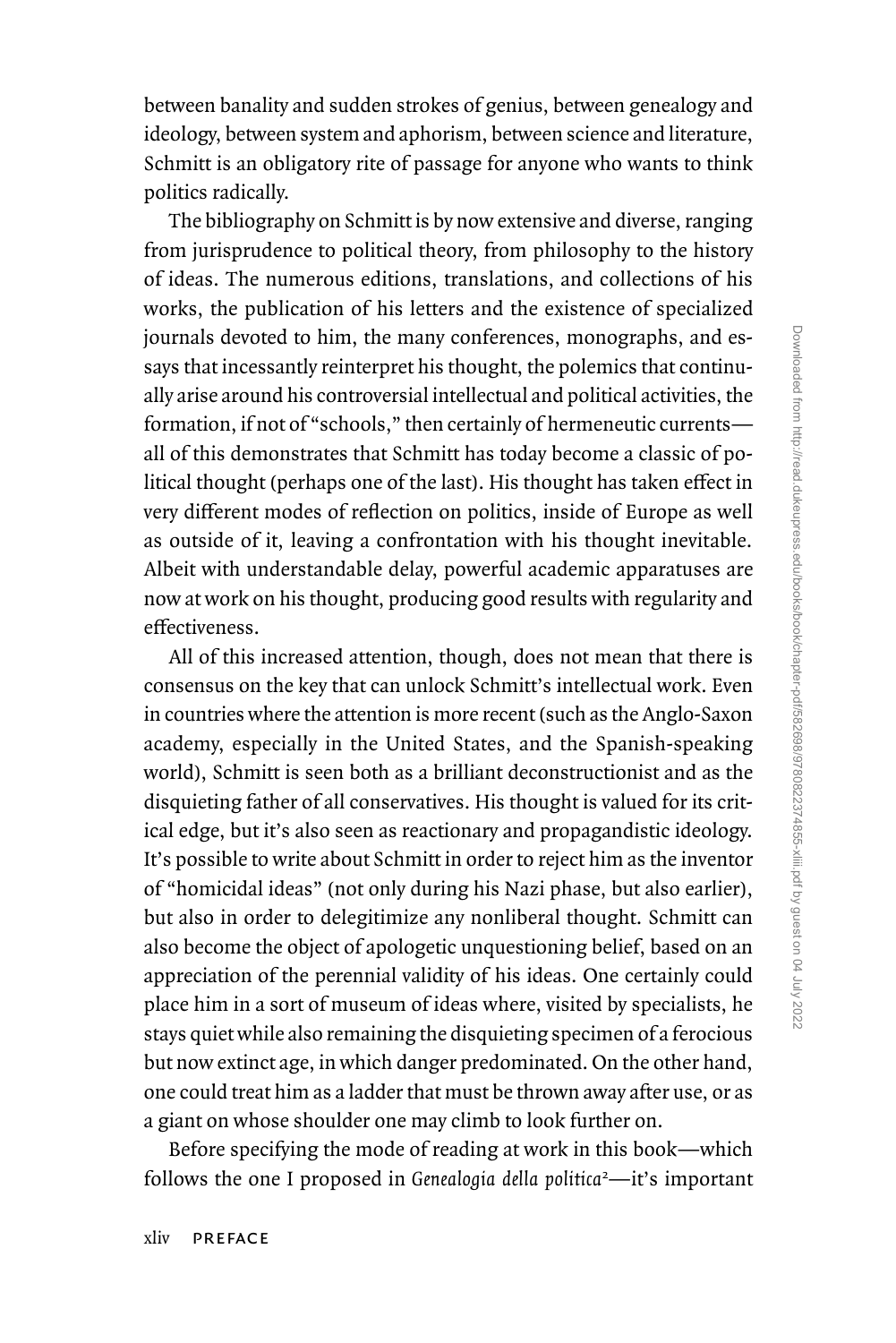to spell out another consideration. One doesn't do justice to Schmitt's thought by insisting that it be integrated peacefully within a general theory of politics (for example, as a contribution to the understanding of the role of violence and conflict in politics). With this, in fact, one misses its deepest significance, its disquieting and truly revolutionary side. To think politics, especially through Schmitt's categories, implies the awareness that what one is trying to measure touches, in reality, an incommensurable: the awareness, in other words, that the defined the world of what is rationally knowable—lives alongside and coexists with the undefined and the undefinable (which does not, however, exempt one from seeking to distinguish each "according to its own principles").[3](#page--1-0) The claim of this book is that the undefinability and incommensurability against which we struggle, but which at the same time also fascinates us, is the double- sided origin of modern politics. It is this origin, in other words, that accounts for the indetermination of Order, for the absence of God, for violence as the immanent destiny of the "political," and at the same time, for the modern compulsion to order. The tragic awareness of this origin, and the intellectual stimulant that results, is Schmitt's true legacy. His profound nonhumanistic humanity consisted in his announcement of the radical contingency, and at the same time the epochal necessity, of politics and of its knowledge.

There are two methodological devices that allow us to read Schmitt properly. The first is to distinguish his "doctrine" from his "thought." Schmitt's ideological side—which often leads him to attribute to various real historical entities (Jews, liberals, Anglo- Americans, pacifists, and so on) the responsibility for dynamics that logically are part of modernity—should be set apart from his theoretical capacity to radically touch upon the deep structure of the Modern. This is not, of course, a distinction between a mythical veil and a scientific substance: Schmitt's work is born in, and is characterized by, a polemical impulse and an existential positioning that is targeted and militant. It is thanks to this impulse, and this positioning—and not despite it—that Schmitt is capable of a radical analysis of politics. To read Schmitt, one must therefore know how to pass through the perilous path of ideology (enduring, along the way, disturbances and shocks) and to understand that precisely this sometimes precipitates concepts that, far from remaining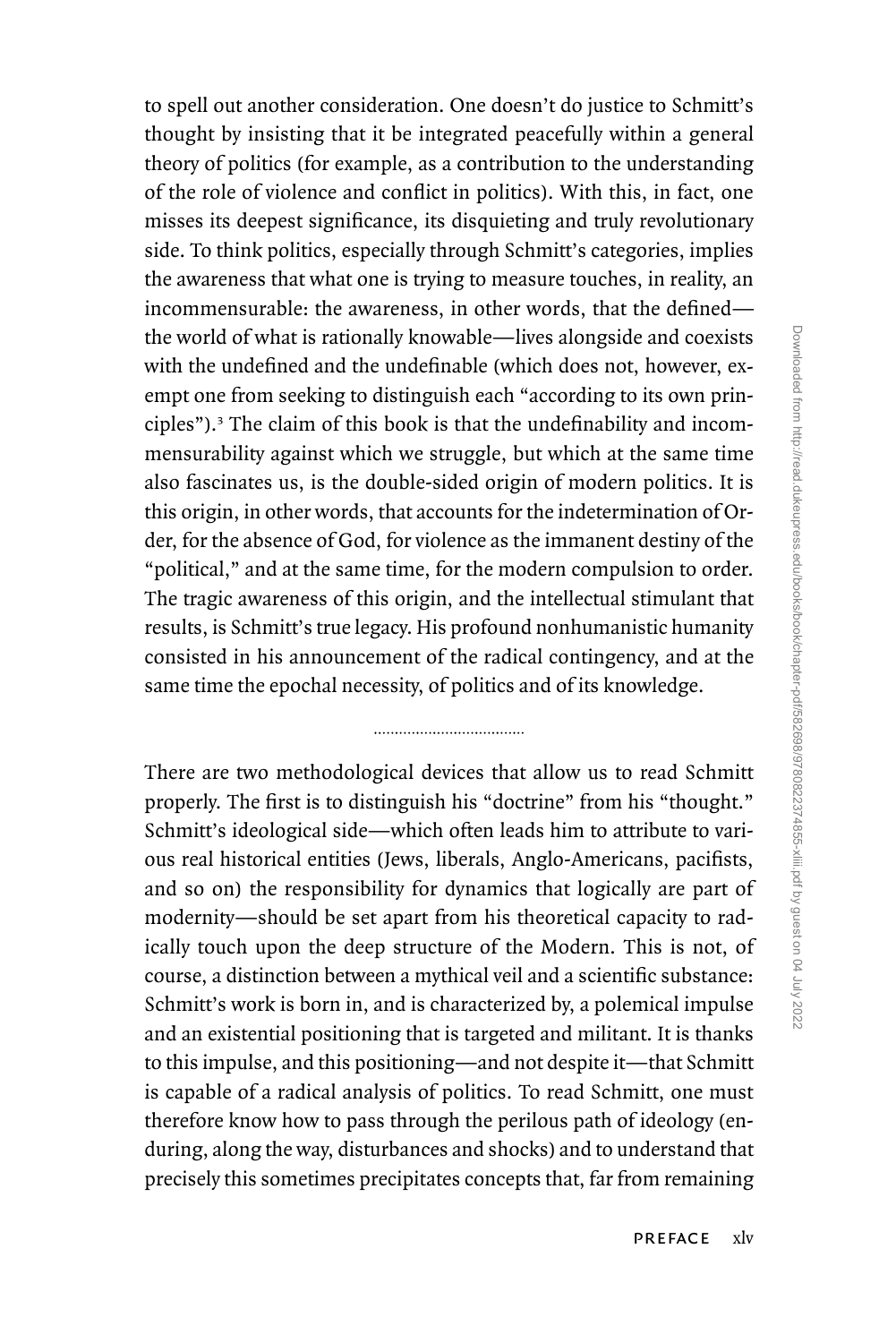stable or clear, are exposed to the structuring and destructuring power of the origin, of conflict, of chaos. Ideology is the "gate of hell" that leads Schmitt to knowledge of the "political," and it is the dramatic and irritating condition thanks to which Schmitt is not only an ideologue but also an important thinker.

Even though Schmitt certainly can be classified as authoritarian and traditionalist Catholic, as fundamentalist and antimodern, as belonging to the German right wing even before his Nazi phase, and to conservativism after that phase, his thought nevertheless can't be reduced to these categories. He can be grouped under these rubrics both because of his explicit will, and because of the objective articulations of his arguments; he can't because his thought treated his positions (which, in the concrete, sustained his thought as he sought to transform it into "doctrine") as a sort of propellant or occasion to do more—to arrive at the concepts, to grasp their contingent origin in conflict, to reach their constitutive epochality. It's in this gesture of radicality, which is sometimes only implicit, that we find the properly theoretical valence internal to Schmitt's performances. It's in this movement from ideology to concept and origin that we find the genealogical elements of the "system" that supports Schmitt's otherwise nonsystematic works. And it's for this reason that we, in turn, read him.

Given Schmitt's peculiarities and specificities, and given the true difficulty of deciphering this author beyond his apparent clarity, a second methodological device is necessary: Schmitt must be interpreted by difference, not by analogy or assonance. One should, in other words, underline what distinguishes him from other thinkers, rather than look for similarities. If one chases after the resemblances, one might end up (and this has in fact happened) assimilating Schmitt to the thinkers of the Frankfurt School because of his critique of parliamentarism, or assimilating him to Hayek because he distinguished between liberalism and democracy; one might also mistake him for a reactionary mystic of the *Reich*, or take him as one of the fathers of American political realism, or confound his decisionism with Benjamin's theological violence. Besides this risk, which is inherent to a strictly systematic exegesis of Schmitt's thought, there is also the risk of using Schmittian categories and methods for orienting thought and practice in the present.

The two essays that open this volume mainly deploy the first of these two devices, exposing the path that allows us to grasp the internal co-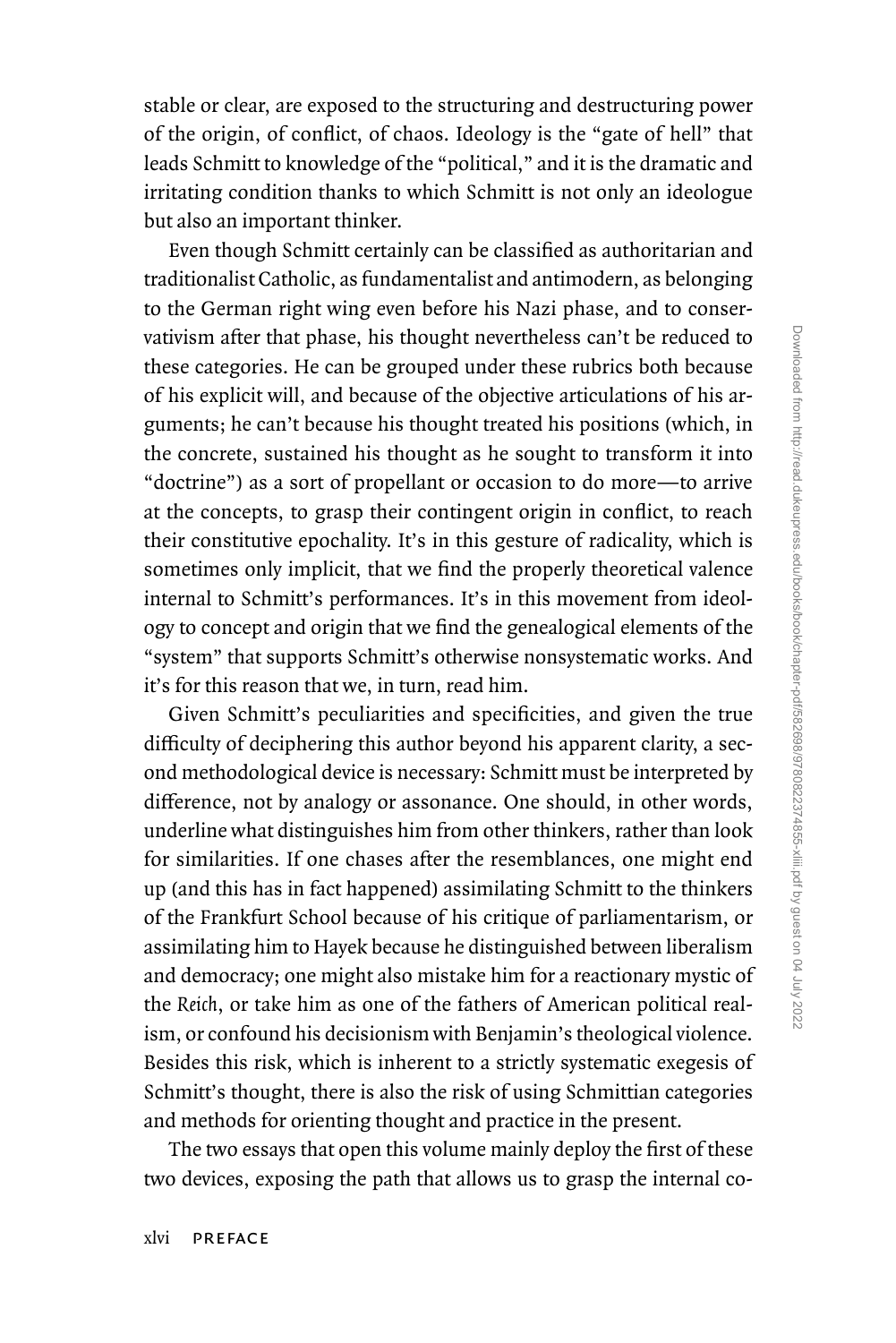herence of Schmitt's thought in its various phases and in its interweaving of thought and doctrine, of positions and concepts, of doctrine and genealogy. These chapters offer two comprehensive interpretations of Schmitt's thought on modern political form (the State) and its constitutive horizon (political theology as a particular reading of secularization). The third and fourth chapters deploy the second methodological device, distinguishing and differentiating Schmitt from those who are proximate to him and his beliefs. These chapters are dedicated to the complex relations between Schmitt and Machiavelli, and to the intricate interpretive bind that connects Schmitt to Spinoza and Strauss. The last chapter discusses the question of whether Schmitt's thought can help to decipher the global age—a crucial question, because deciding on it requires an evaluation of his thought as a whole.

The general thesis that governs this reading of Schmitt is that Schmitt's complexity is internal to the complexity of the modern epoch. Schmitt offers a political theory of the nexus—of the compulsion but also, at the same time, the impossibility—that links origin with form, energy with order (decisionism, the "political"). He also offers an antiprogressive epochal theory of modern history as secularization (political theology) and an antiuniversalist theory of political space as *nomos*. The result is a genealogy of the Modern—of modern European politics that became possible during its early twentieth- century crisis. This is a genealogy that consists in grasping the other side of the Modern, in saying the unsaid (the origin) of its *logos* and narrations, in interpreting it not according to its customary motives (the conflict between subject, society, State, the ideological struggles) but according to the profound logic of its origin and its end. Schmitt's theory is, in this way, a double gaze on the double face of the Modern; but for this same reason, once his thought is taken outside of the horizon of European modernity, it risks losing its concreteness, losing contact with any genealogy, leaving only its doctrinaire side, exposing it to the risk of being reduced to obvious considerations on the necessity of the enemy and of order, on the bond between identity and hostility.

This is why, even though Schmitt's thought may appear suitable for the global age, dominated as it is by identitarian religious conflicts and by the compulsion to security, his ability to explain the dynamics of the present is actually poor and vague (aside from his enduring ability to demystify certain forms of universalism). Dragged to a space and time